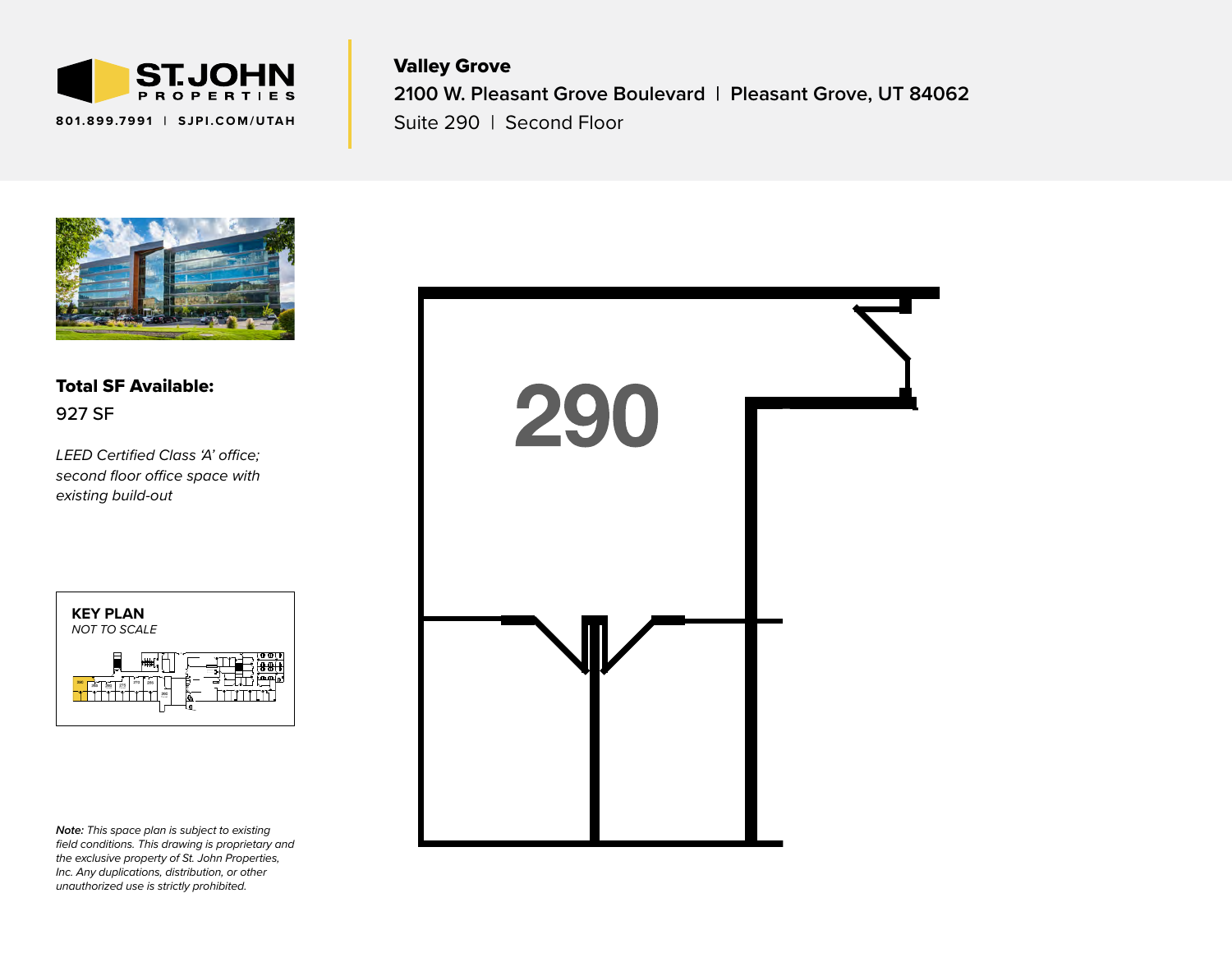

# Grove Tower Six-Story Class 'A' Office

| <b>Grove Tower</b>                     |                         |
|----------------------------------------|-------------------------|
| 2100 W Pleasant Grove Blyd             | 189.783 SF              |
| <b>Six-Story Office Specifications</b> |                         |
| LEED                                   | Certified               |
| Suite Sizes                            | 2,500 up to 189,783 SF  |
| Ceiling Height                         | 10-13 ft. clear minimum |
| Offices                                | Built to suit           |
| Parking                                | 5.5 spaces per 1,000 SF |